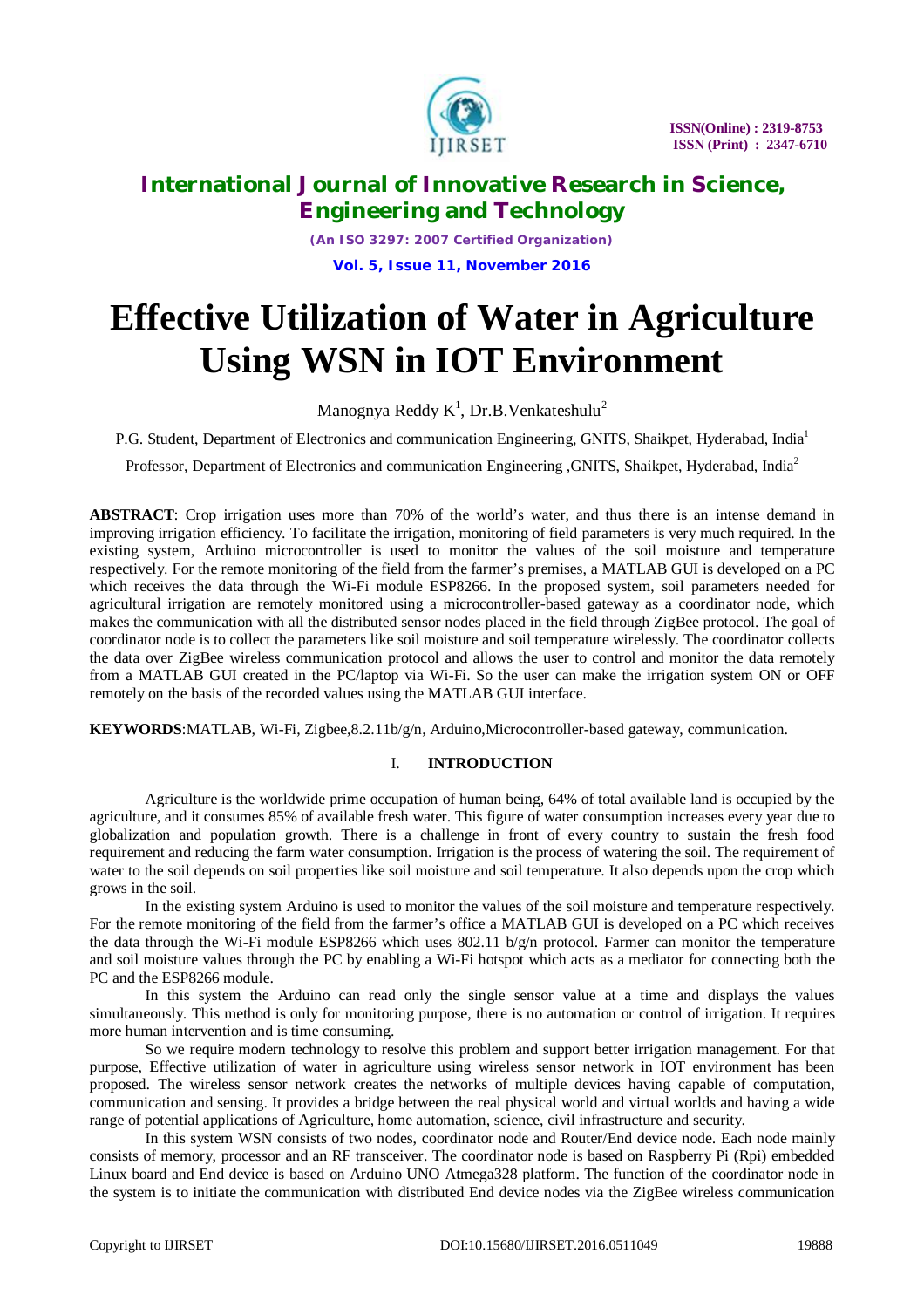

*(An ISO 3297: 2007 Certified Organization)*

#### **Vol. 5, Issue 11, November 2016**

protocol and continuously collects the soil moisture, soil temperature and soil PH data and store collected data in the database. Farmer analyses the received data and decides the water required for the soil. If the analysed data shows that water is required, the farmer can remotely make Irrigation ON using the MATLAB GUI interface on his P.C.

Coordinator node manages the multiple Router/End device nodes. The system consists of three parts Coordinator node, Router/End device sensor node and MATLAB design. Coordinator node and End device sensor node is linked by radio transceiver. It will allow transmitting soil parameter data from End device sensor node to coordinator node and controlling signal from coordinator node to water pump node. The wireless communication is based on ZigBee protocol it uses 2.4 GHz wireless link. The MATLAB GUI is designed on PC for monitoring and control of the irrigation.



Fig 1 System Architecture

#### **II. EXISTING TECHNIQUE**

#### *A. SENSORS*

Spatially autonomous sensors such as temperature sensor and soil moisture sensor are used to monitor the environmental and physical conditions of the field and they cooperatively pass the data through the network to the main location.

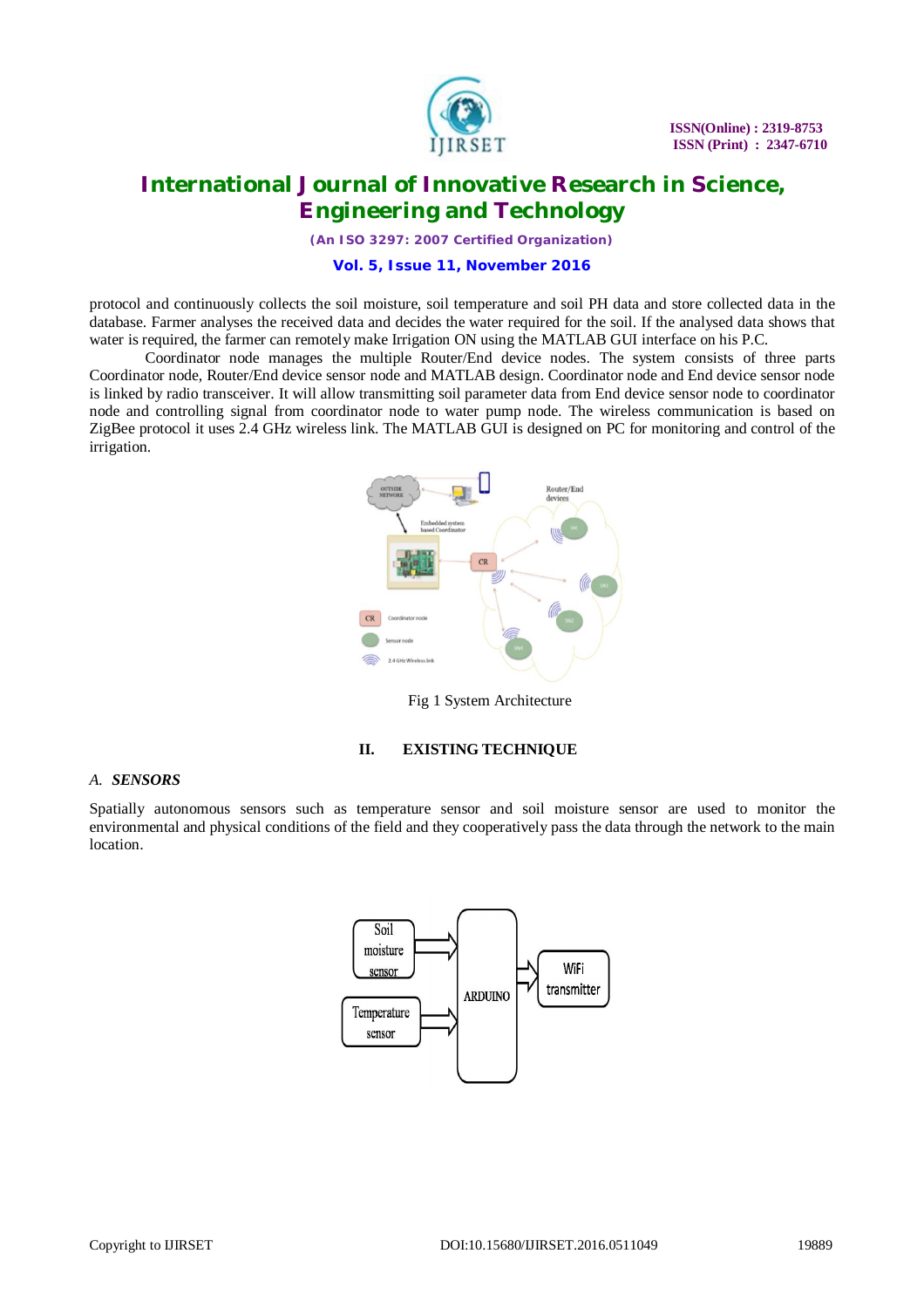

*(An ISO 3297: 2007 Certified Organization)*

**Vol. 5, Issue 11, November 2016**





There are two sensors used in the existing system i.e., Soil Moisture and Temperature sensors.

The DS18B20 temperature sensor is used. It can be powered using either of the two modes i.e., Parasitic power mode and external power mode respectively.In parasite power mode, the 1-Wire bus and parasite power capacitor can provide sufficient current to the DS18B20 for most operations as long as the specified timing and voltage requirements are met. As the name suggests the External power mode needs anExternal power supply to the VDD pin.

#### *B. DISADVANTAGES OF EXISTING TECHNIQUE.*

- The System is only meant for monitoring purpose
- It needs human intervention for watering the crop and is time consuming
- Arduino can read only one sensor value at a time and sends the values simultaneously

#### **III. PROPOSED SYSTEM**

In the proposed system, Coordinator node manages the multiple Router/End device nodes. The system consists of three parts

- Coordinator node, Router
- End device sensor node
- MATLAB GUI for controlling.

Coordinator node and End device sensor node is linked by radio transceiver. It will allow transmitting soil parameter data from End device sensor node to coordinator node and controlling signal from coordinator node to the Farmer's P.C. The wireless communication is based on ZigBee protocol it uses 2.4 GHz wireless link. The MATLAB GUI is designed for monitoring and controlling the irrigation.

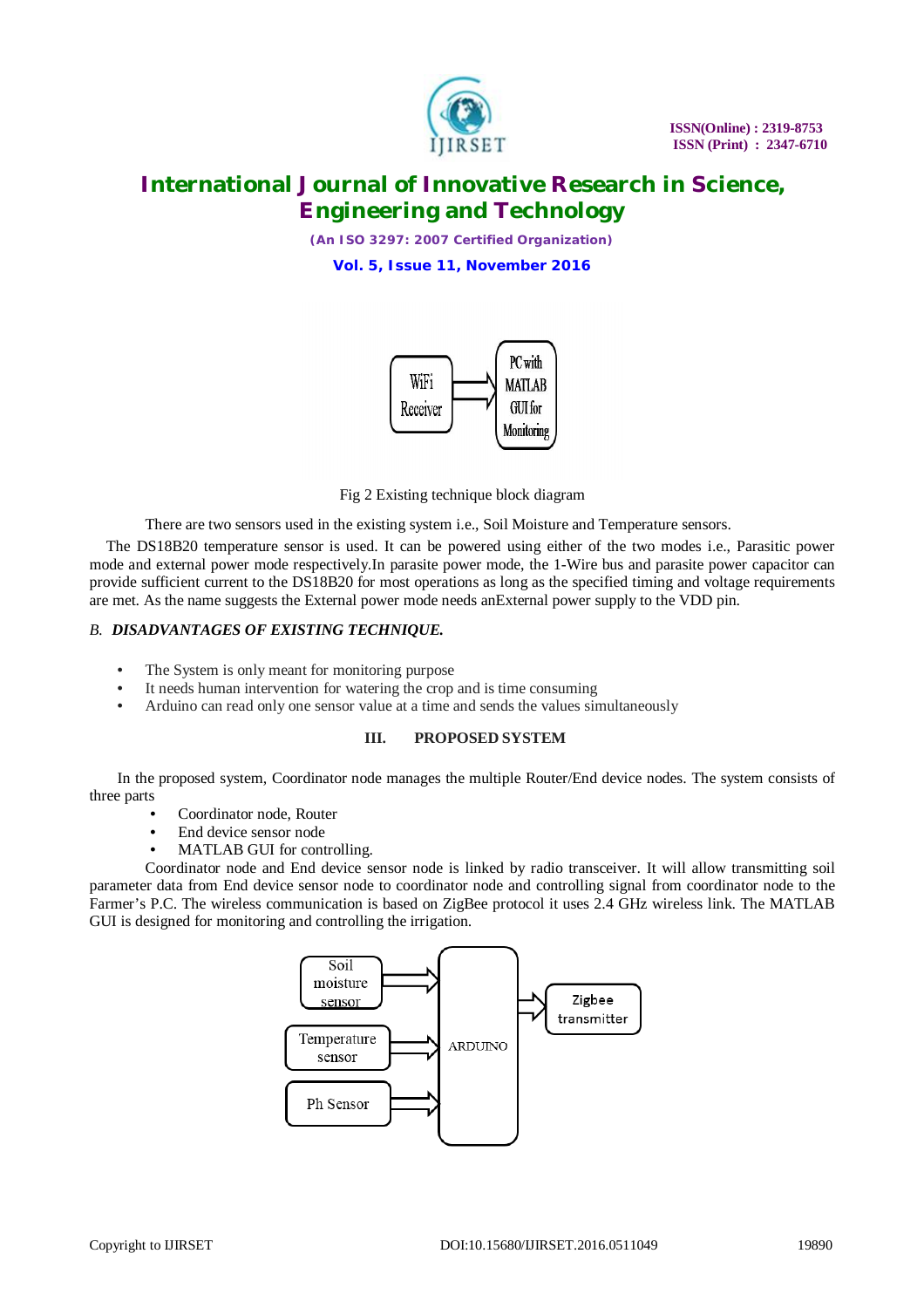

*(An ISO 3297: 2007 Certified Organization)*

**Vol. 5, Issue 11, November 2016**



Fig 3 Proposed system block diagram

In this proposed system, we have used Raspberry Pi as the controller of coordinator node. Rpi is the small, inexpensive minicomputer. It continuously collects the information sent by sensor nodes via ZigBee, and processing large quantities of data timely and available for users to view. It is the core of the system.

Sensor node used here to sense the soil parameters. It is designed using Arduino UNO microcontroller board based on Atmega 328. It consists of the ZigBee protocol based radio transceiver, power supply unit, soil moisture, soil temperature (DS18B20) and Soil Ph Sensors. It will sense the soil parameter typically at one-minute intervals and send back to the coordinator node via the ZigBee wireless communication protocol.

#### **IV. SIMULATION RESULTS**

#### A. *EXISTING TECHNIQUE RESULTS*

The following figure shows the history of the temperature and moisture readings on the command window

| <b>Command Window</b><br>(1) New to MATLAB? Watch this Video, see Examples, or read Getting Started. |  |  |
|------------------------------------------------------------------------------------------------------|--|--|
| Temperature: 35.438. Moisture Level: 28 Percentage                                                   |  |  |
| Temperature: 35.375, Moisture Level: 30 Percentage                                                   |  |  |
| Temperature: 35.375, Moisture Level: 28 Percentage                                                   |  |  |
| Temperature: 35.375, Moisture Level: 27 Percentage                                                   |  |  |
| Temperature: 35.313, Moisture Level: 27 Percentage                                                   |  |  |
| Temperature: 35.313, Moisture Level: 26 Percentage                                                   |  |  |
| Temperature: 35.313, Moisture Level: 25 Percentage                                                   |  |  |

Fig 4 Values stored on command window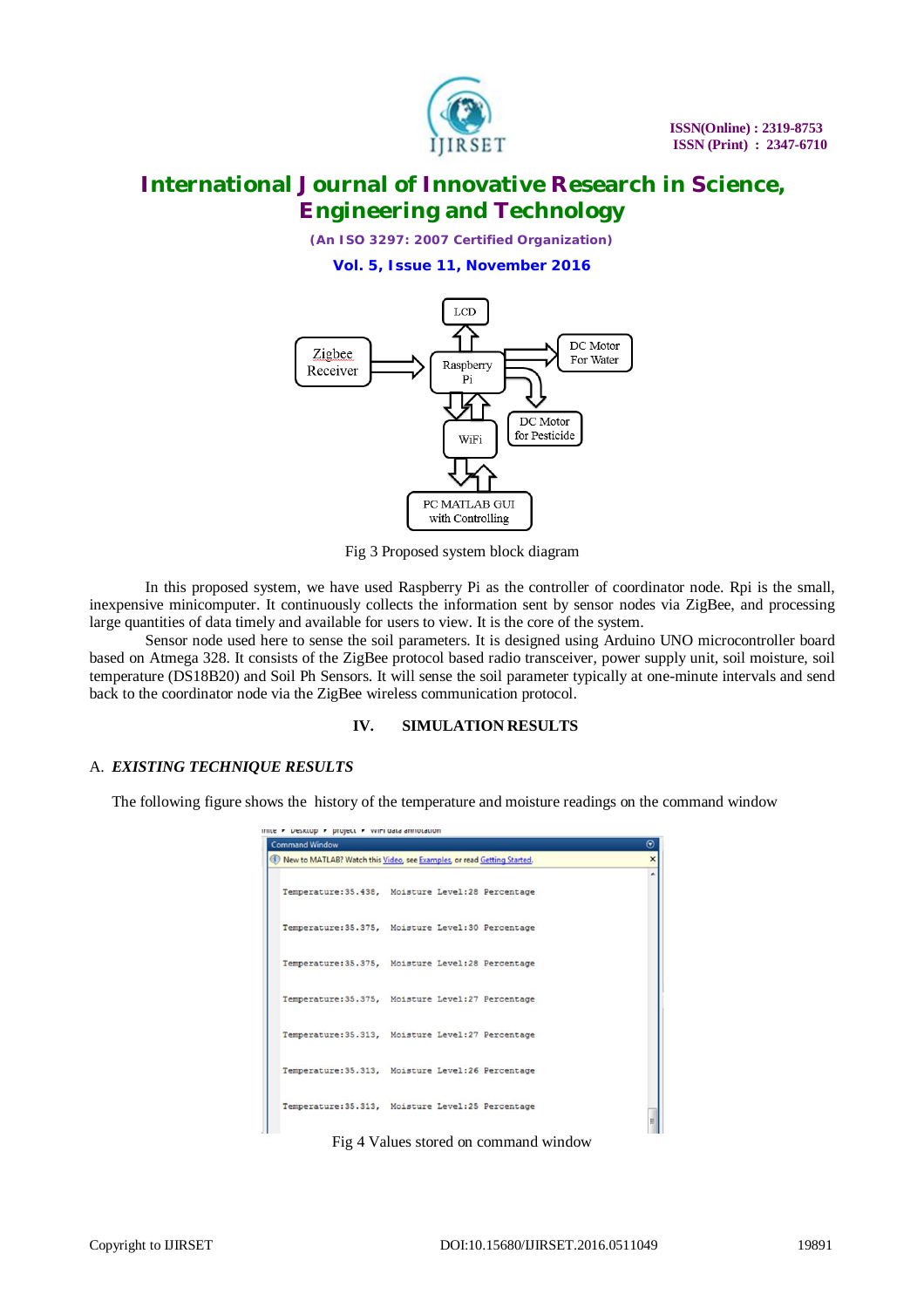

*(An ISO 3297: 2007 Certified Organization)*

**Vol. 5, Issue 11, November 2016**

The following figure displays the real time values of temperature and moisture displayed on the MATAB GUI



Fig 5 Real time values on MATLAB GUI

B. *PROPOSED TECHNIQUE RESULTS* 

| $M.E., \Box$<br>$\boxed{a}$       | $\Sigma$ |
|-----------------------------------|----------|
| <b>MATLAB GUI for Controlling</b> |          |
| Motor ON                          |          |
| Motor OFF                         |          |
| Pesticide ON                      |          |
| Pesticide OFF                     |          |
| <b>Get The DATA</b>               |          |
| <b>FXIT</b>                       |          |

Fig 6 MATLAB GUI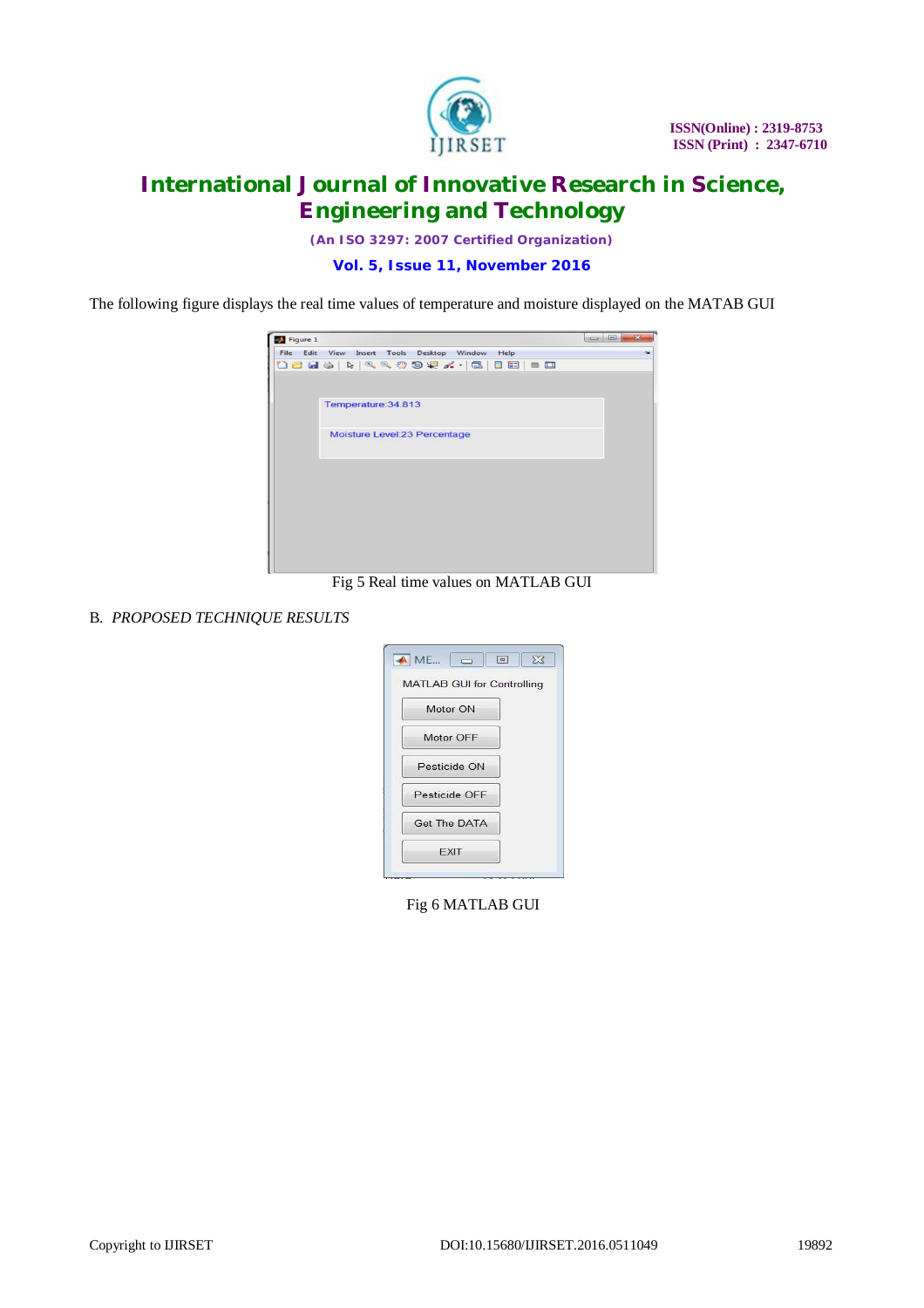

*(An ISO 3297: 2007 Certified Organization)*

#### **Vol. 5, Issue 11, November 2016**

|                                                                                                                                                     |                                                                        | Editor - C:\Users\TechUL\Desktop\WiFi data annotation\WifidataAnnotation.m                                                                                                                                                                                                                          |  |
|-----------------------------------------------------------------------------------------------------------------------------------------------------|------------------------------------------------------------------------|-----------------------------------------------------------------------------------------------------------------------------------------------------------------------------------------------------------------------------------------------------------------------------------------------------|--|
| WifidataAnnotation.m $\mathbb{K}$                                                                                                                   |                                                                        | ÷                                                                                                                                                                                                                                                                                                   |  |
|                                                                                                                                                     |                                                                        | 1) This file can be opened as a Live Script. For more information, see Creating Live Scripts.                                                                                                                                                                                                       |  |
| $10 =$<br>$pvase=6$ ;<br>$19 -$<br>$ch = 0$ ;<br>Ewhile ch-mposs<br>$20 -$<br>$21 -$<br>22                                                          |                                                                        | ch=menu('MATLAB GUI for Controlling', 'Motor ON', .<br>'Motor OFF',                                                                                                                                                                                                                                 |  |
| Command Window                                                                                                                                      |                                                                        |                                                                                                                                                                                                                                                                                                     |  |
|                                                                                                                                                     |                                                                        | New to MATLAB? See resources for Getting Started.                                                                                                                                                                                                                                                   |  |
| Motor Switched :ON<br>Motor Switched :OFF                                                                                                           |                                                                        |                                                                                                                                                                                                                                                                                                     |  |
|                                                                                                                                                     |                                                                        | Fig 7 Motor On/Off status                                                                                                                                                                                                                                                                           |  |
| MATLAB R2016a                                                                                                                                       |                                                                        |                                                                                                                                                                                                                                                                                                     |  |
| ▲ ME □ □ 8<br>MATLAB GUI for Controlling<br>Ň<br>Motor ON<br>Motor OFF<br>śı                                                                        | <b>APPS</b><br>$\leq$<br>Go To v<br>$C$ Find $\rightarrow$<br>NAVIGATE | <b>PUBLISH</b><br>区局<br>EDITOR<br>VEW<br>Insert $f x + f$<br>u<br>ß<br>Run Section<br>Comment % 23<br>Advance<br>Run and<br>Run and<br><b>Breakpoints</b><br>Pause<br>Indent F will Fee<br>Advance<br>Time<br><b>BREAKPOINTS</b><br>EDIT<br><b>BUN</b><br>▶ TechUL ▶ Desktop ▶ WiFi data annotation |  |
| Cu<br>Pesticide ON                                                                                                                                  |                                                                        | Editor - C\Users\TechUL\Desktop\WiFi data annotation\WifidataAnnotation.m                                                                                                                                                                                                                           |  |
| Pesticide OFF<br>Get The DATA<br>EXIT                                                                                                               |                                                                        | WifidataAnnotation.m X +<br>This file can be opened as a Live Script. For more information, see Creating Live Scripts,<br>$18 -$<br>$poss=6$ ;<br>$19 -$<br>$ch = 0;$<br>$20 -$ While ch~=poss<br>ch=menu('MATLAB GUI for Controlling', 'Motor ON',<br>$21 -$<br>'Motor OFF',<br>22                 |  |
|                                                                                                                                                     |                                                                        | Command Window                                                                                                                                                                                                                                                                                      |  |
|                                                                                                                                                     |                                                                        | New to MATLAB? See resources for Getting Started.                                                                                                                                                                                                                                                   |  |
| Details                                                                                                                                             | ٨                                                                      |                                                                                                                                                                                                                                                                                                     |  |
| Workspace<br>Name +<br>Value<br>bytesToRead<br>$\mathbf{1}$<br>t ch<br>6.<br>1x52 char<br><b>abc</b> data<br>MaxDeviation 0.1000<br>$\pm$ poss<br>6 | $^\copyright$<br>릨                                                     | Pesticide Switched : ON<br>Pesticide Switched : OFF                                                                                                                                                                                                                                                 |  |
| time<br>$\overline{0}$                                                                                                                              |                                                                        | fx                                                                                                                                                                                                                                                                                                  |  |
| - Busy                                                                                                                                              |                                                                        | script                                                                                                                                                                                                                                                                                              |  |

Fig 8 Pesticide ON/OFF

Figures 7 and 8 shows the Motors ON/OFF status of the motor used for irrigation and the motor used for pesticide respectively.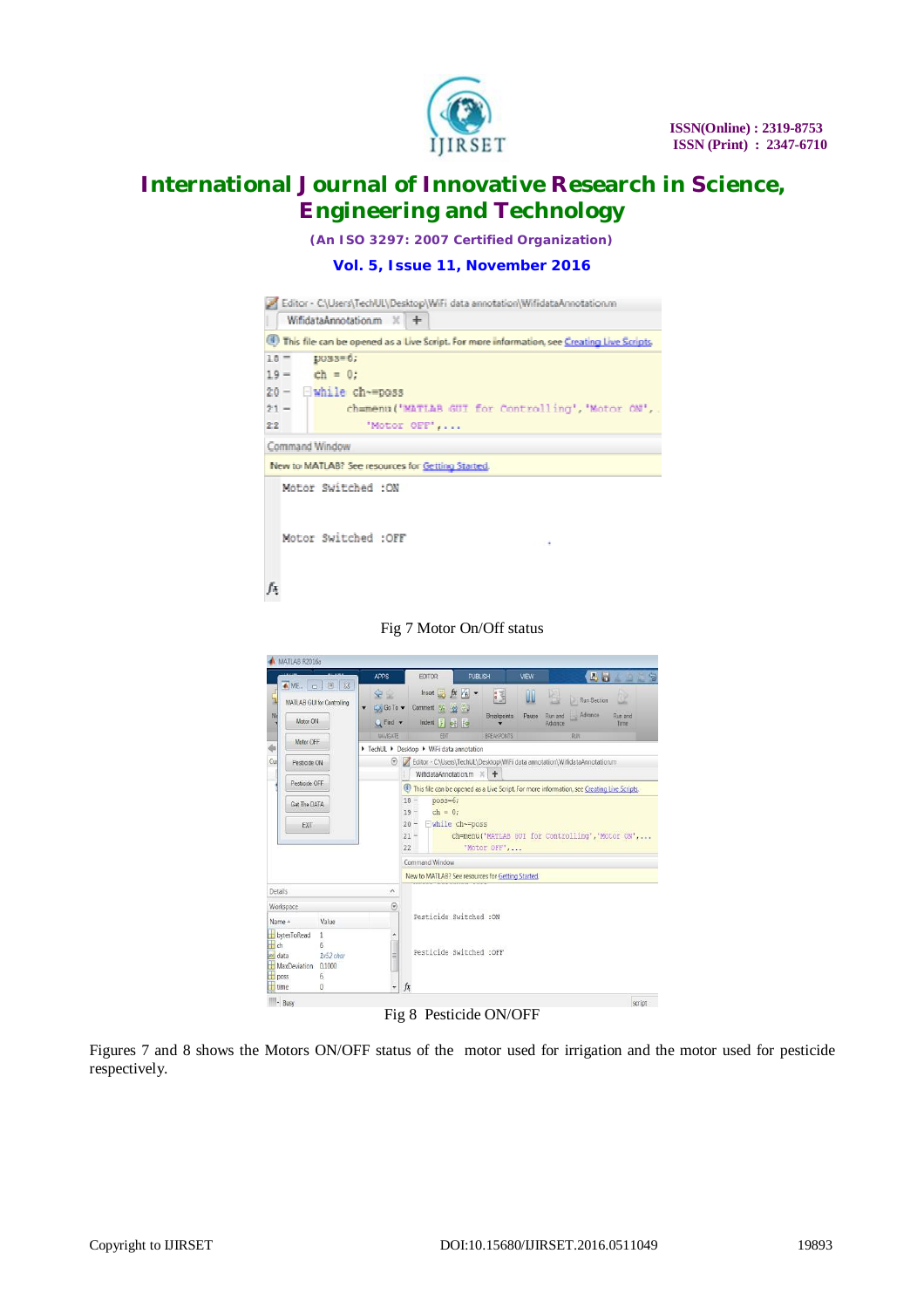

*(An ISO 3297: 2007 Certified Organization)*

#### **Vol. 5, Issue 11, November 2016**



Fig 9 PH value tested with lime water

| ▲ ME.   □   图   23                                  | R2016a<br><b>PLOTS</b><br>APPS                                               | $\qquad \qquad \Box$<br>Search Documentation<br>A H<br>VIEW<br><b>PUBLISH</b><br><b>EDITOR</b><br>画面                                                                                                                                                                          | $\alpha$<br>$\begin{array}{c} \hline \Xi \end{array}$<br>$\overline{\lambda}$ |
|-----------------------------------------------------|------------------------------------------------------------------------------|-------------------------------------------------------------------------------------------------------------------------------------------------------------------------------------------------------------------------------------------------------------------------------|-------------------------------------------------------------------------------|
| MATLAB GUI for Controlling<br>Motor ON<br>Motor OFF | <b>D</b> Find Files<br>ā<br>$\Box$ Compare<br>Save<br>$-$ Pant $-$<br>۷<br>胜 | Insert $K_{6}$ $*$<br>95<br><b>IS</b><br>UU<br>恆<br>Run Section<br>ω<br>Go To v<br>Comment % 33 %<br>Run and Advance<br>Pause<br>Breakpoints<br>Run and<br>$Q$ Find $\blacktriangledown$<br>Indent 5 of To-<br>Advance<br>Time<br>NAVIGATE<br>BREAKPONTS<br>RUN<br><b>EDT</b> |                                                                               |
| Pesticide ON                                        |                                                                              | ▶ C: ▶ Users ▶ TechUL ▶ Desktop ▶ WiFi data annotation                                                                                                                                                                                                                        | $\bullet$ $\rho$                                                              |
| Pesticide OFF                                       | ëſ<br>pл                                                                     | ighter - C:\Users\TechUL\Desktop\WiFi data annotation\WifidataAnnotation.m<br>WifidataAnnotation.m X +                                                                                                                                                                        | $\circ x$                                                                     |
| Get The DATA<br>taAnnotation.m<br>EXT               |                                                                              | This file can be opened as a Live Script. For more information, see Creating Live Scripts.<br>clc:<br>$1 -$<br>$2 -$<br>clear all;<br>3<br>& Regislengt = serial/innw121 iRandBate' 2400 instaRits' 81.                                                                       | $\boldsymbol{\mathsf{x}}$                                                     |
|                                                     |                                                                              | Command Window                                                                                                                                                                                                                                                                | $\odot$<br>$\overline{\mathbf{x}}$                                            |
| $ln(0)$ HD<br><b>Ques</b><br>Details                |                                                                              | New to MATLAB? See resources for Getting Started.<br>٨                                                                                                                                                                                                                        |                                                                               |
| raphies Co.<br>Workspace                            |                                                                              | Temperature:31.00 DeqC, Moisture:0 Percnt, pH:7.00<br>$^{\circ}$                                                                                                                                                                                                              |                                                                               |

Fig 10 PH value in Normal water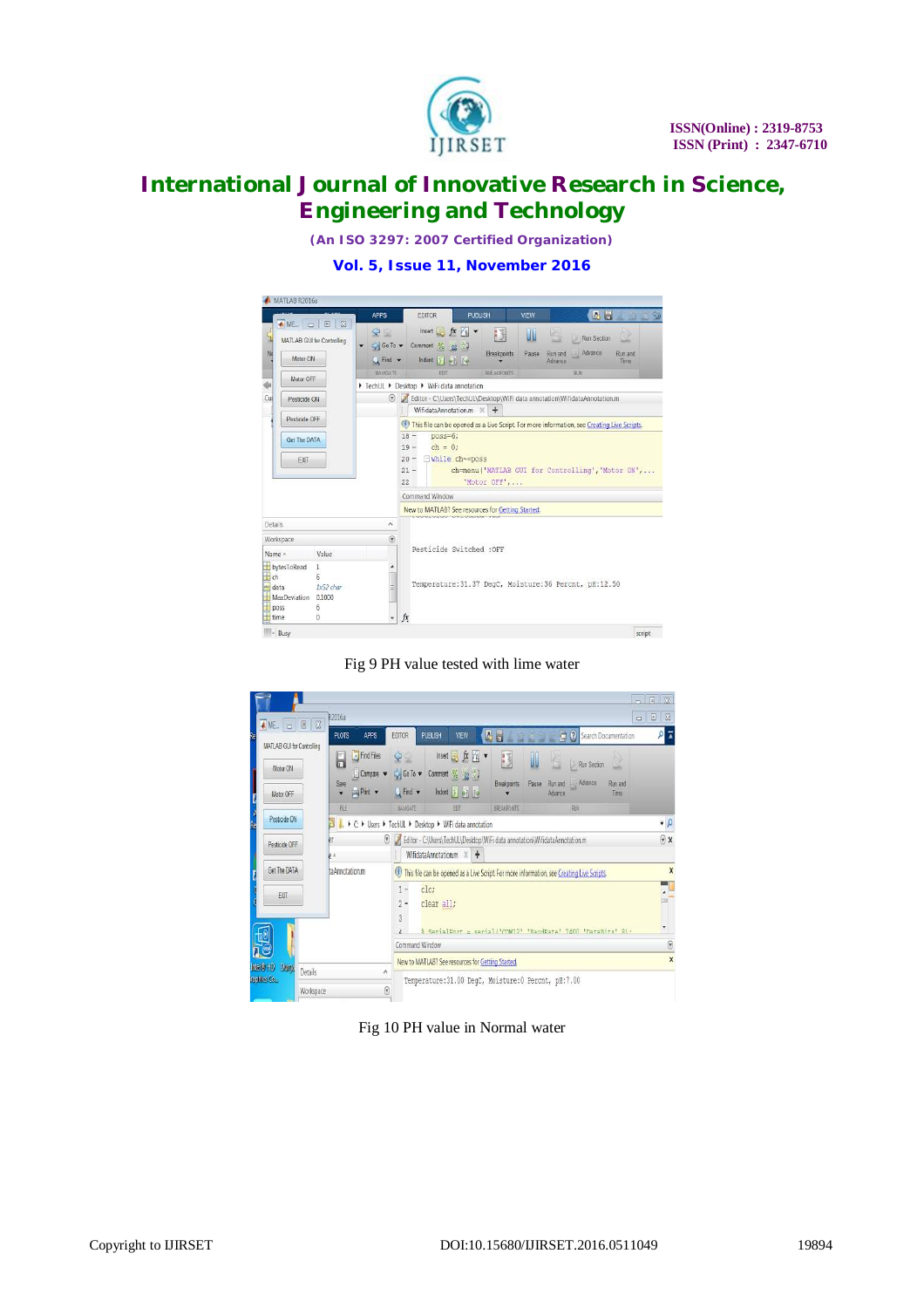

*(An ISO 3297: 2007 Certified Organization)*

**Vol. 5, Issue 11, November 2016**



Fig 11 PH value in Salt water

The figures 9 10 and 11 are the PH levels tested using different samples of water that cntains different levels of PH.



Fig 12 Soil moisture values